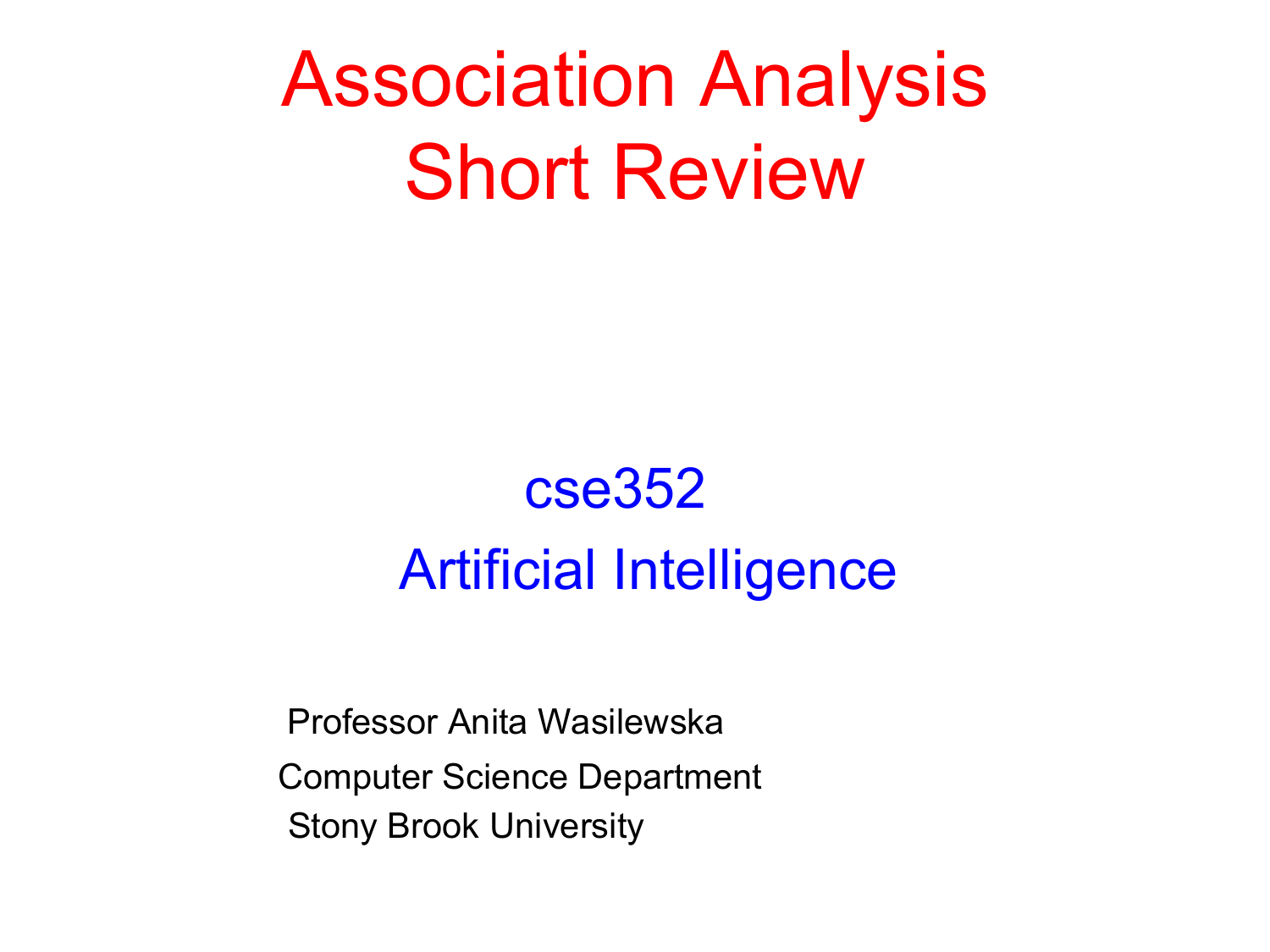## The Apriori Algorithm: Basics

## The Apriori Algorithm

It is an influential algorithm for mining frequent itemsets and using them for creating association rules

Key Concepts:

- Frequent Itemsets
- Apriori Property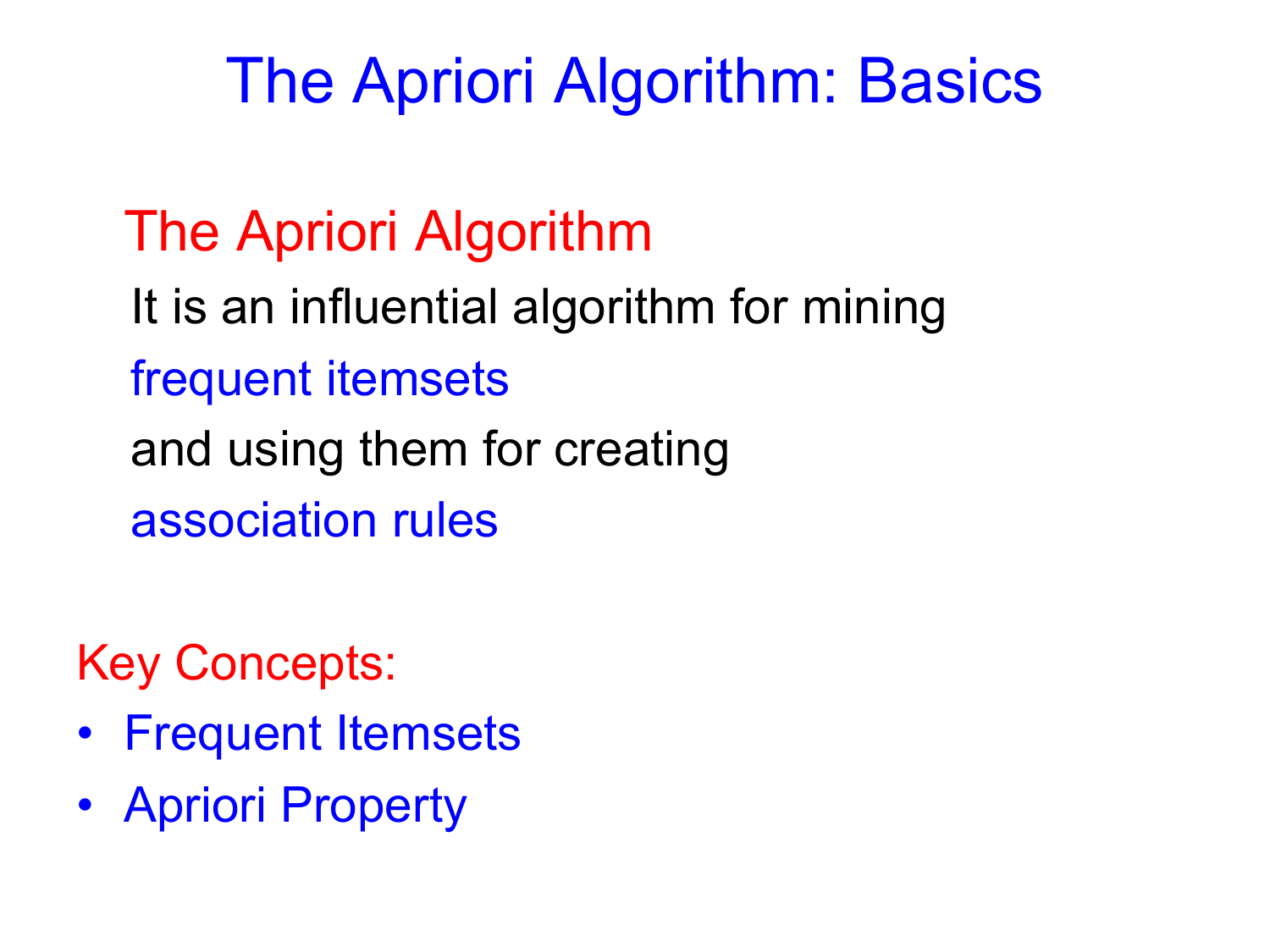## The Apriori Algorithm: Basics

### Key Concepts:

Frequent Itemset

is the set of itemset which has minimum support which also has the following Apriori Property:

" all subsets of frequent itemset must be frequent"

- Join Operation
- To find  $C_k$ , a set of candidate k-itemsets is generated by **joining**  $L_{k-1}$  with itself.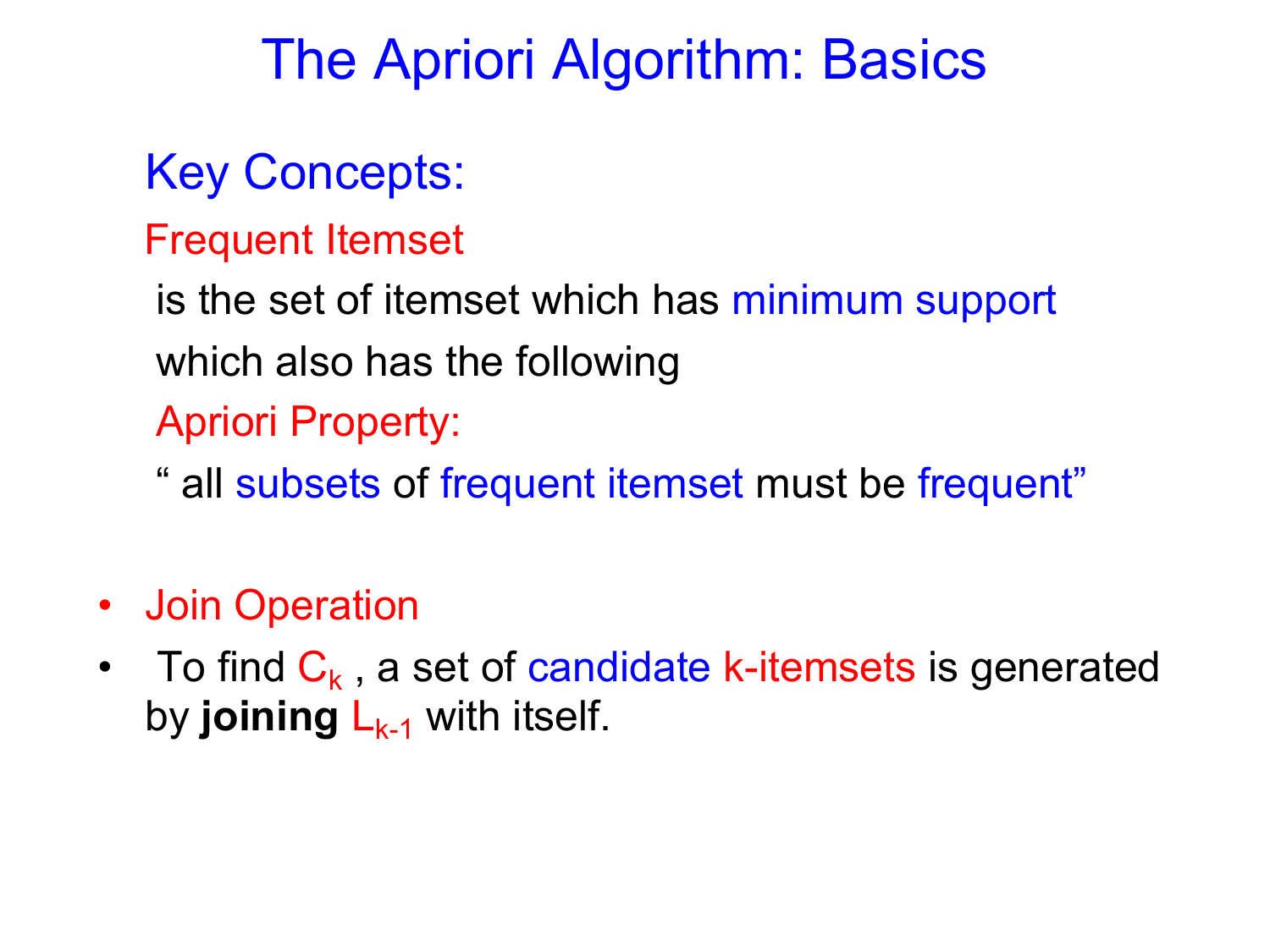## The Apriori Algorithm in a Nutshell

- Apriori Algorithm **finds** the frequent itemsets i.e. sets of items that have minimum support
	- and follows the
	- Apriori Principle:
	- all subsets of a frequent itemset must be frequent itemsets
		- i.e. {*A, B*} is a frequent itemset only of both {*A*} and {*B*} are frequent itemsets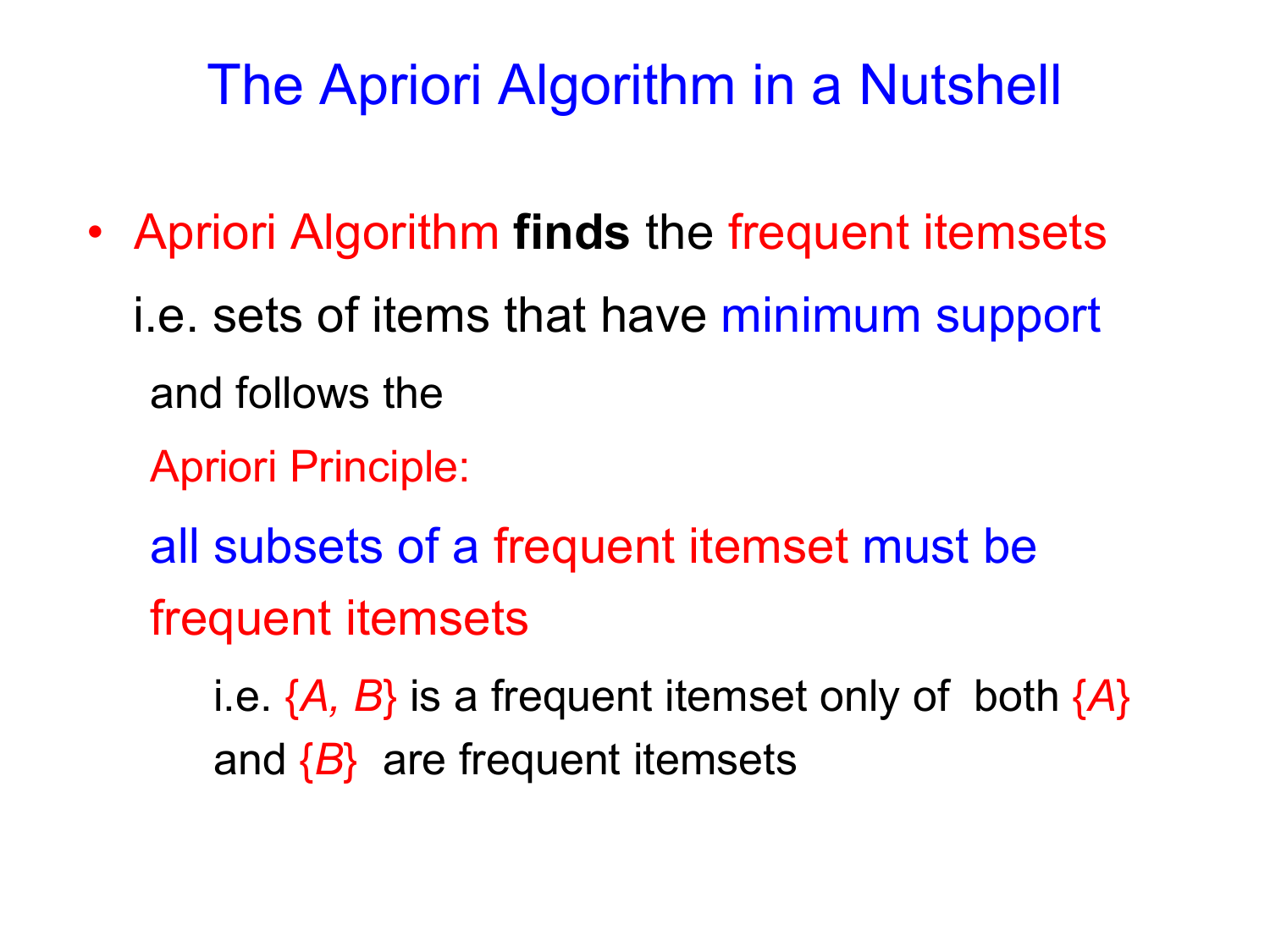#### The Apriori Algorithm in a Nutshell

• Apriori Algorithm

The algorithm Iteratively **finds** frequent itemsets with cardinality from 1 to *k* (k-itemset)

• As the next step in the Apriori Process we use the frequent itemsets to **generate association rules**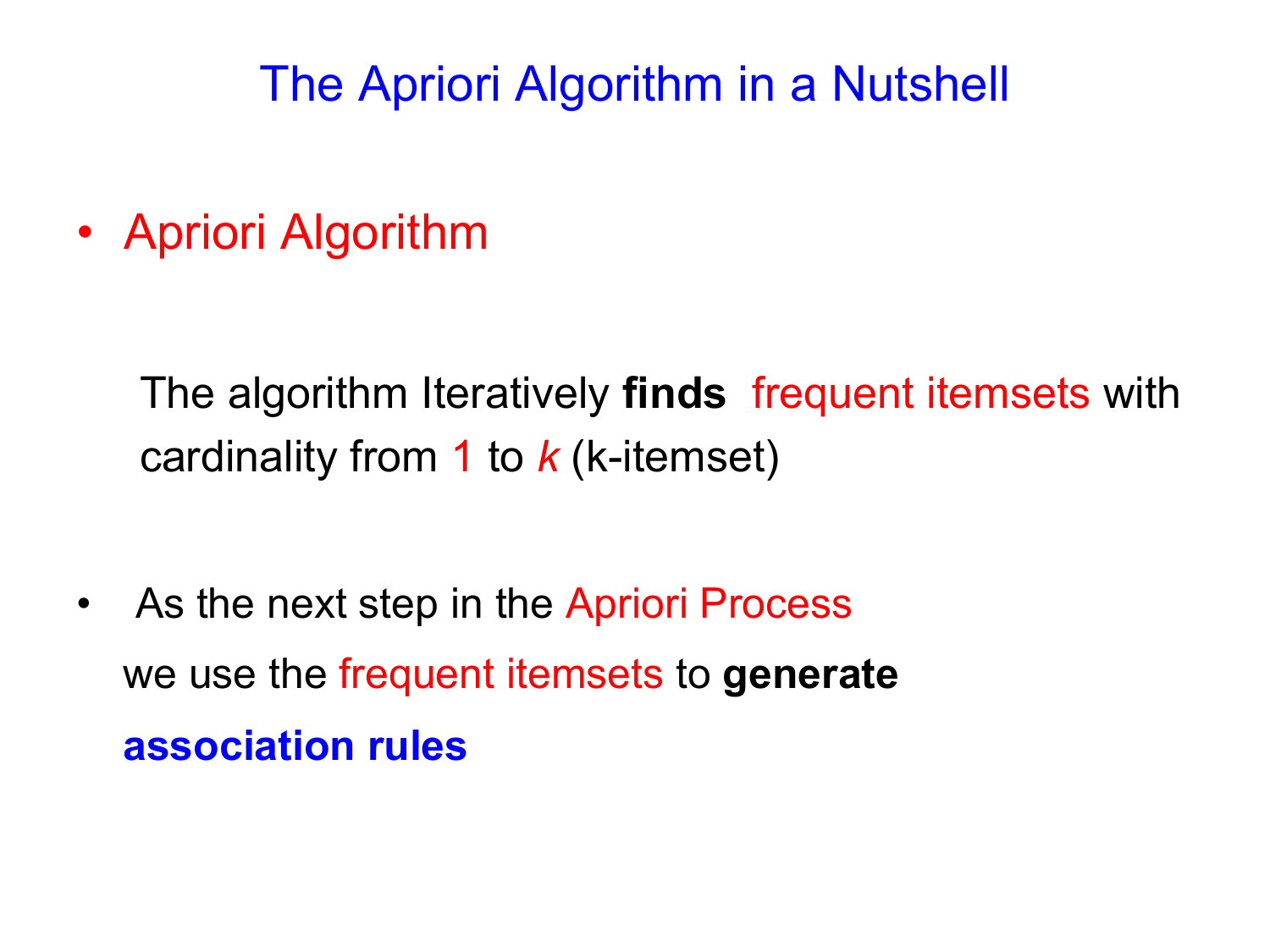#### The Apriori Algorithm : Pseudo code

- Join Step:  $C_k$  is generated by **joining**  $L_{k-1}$  with itself
- Prune Step: Any (k-1)-itemset that is not frequent cannot be a subset of a frequent k-itemset
- Pseudo-code:

*Ck*: Candidate itemset of size k *L<sub>k</sub>*: frequent itemset of size **k** 

 $L_1$  = {frequent items}; **for** (*k* = 1; *Lk* !=Æ; *k*++) **do begin**  $C_{k+1}$  = candidates generated from  $L_k$ ; **for each** transaction *t* in database do increment the count of all candidates in  $C_{k+1}$ that are contained in *t*  $L_{k+1}$  = candidates in  $C_{k+1}$  with min\_support **end return**  $\cup_k$   $\cup_k$ ;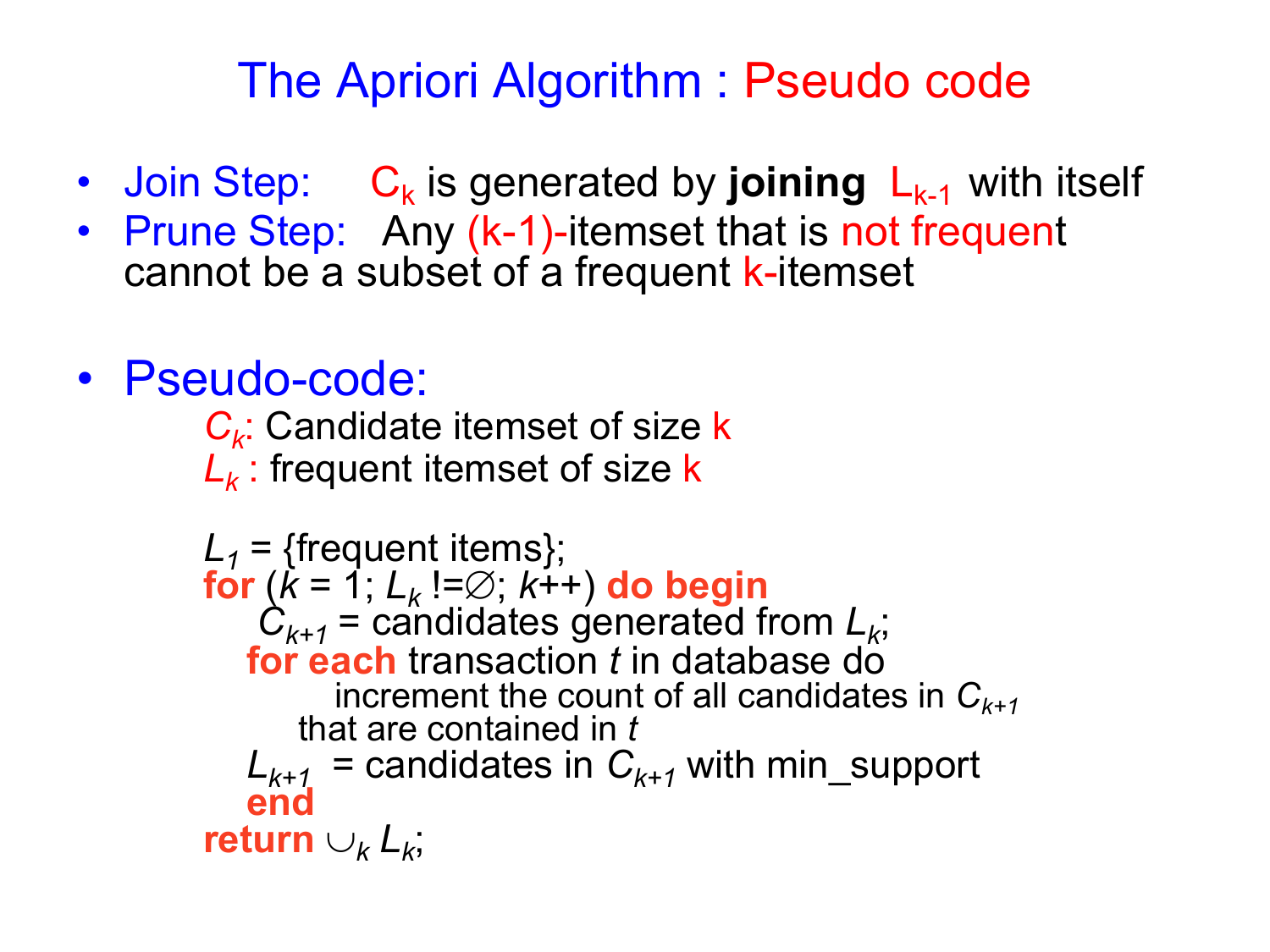## The Apriori Algorithm: Example

| <b>TID</b>       | <b>List of Items</b> |
|------------------|----------------------|
| T <sub>100</sub> | 11, 12, 15           |
| T <sub>100</sub> | 12, 14               |
| T <sub>100</sub> | 12, 13               |
| T <sub>100</sub> | 11, 12, 14           |
| T <sub>100</sub> | 11, 13               |
| T <sub>100</sub> | 12, 13               |
| T <sub>100</sub> | 11, 13               |
| T <sub>100</sub> | 11, 12, 13, 15       |
| T <sub>100</sub> | 11, 12, 13           |

- Consider a database, D , consisting of 9 transactions.
- Suppose min. support count required is  $2$  (i.e. min  $\sup = 2/9 =$  $22 \%$
- Let minimum confidence required is 70%.
- We have to first find out the **frequent itemset** using Apriori algorithm.
- Then, **Association rules** will be generated using min. support & min. confidence.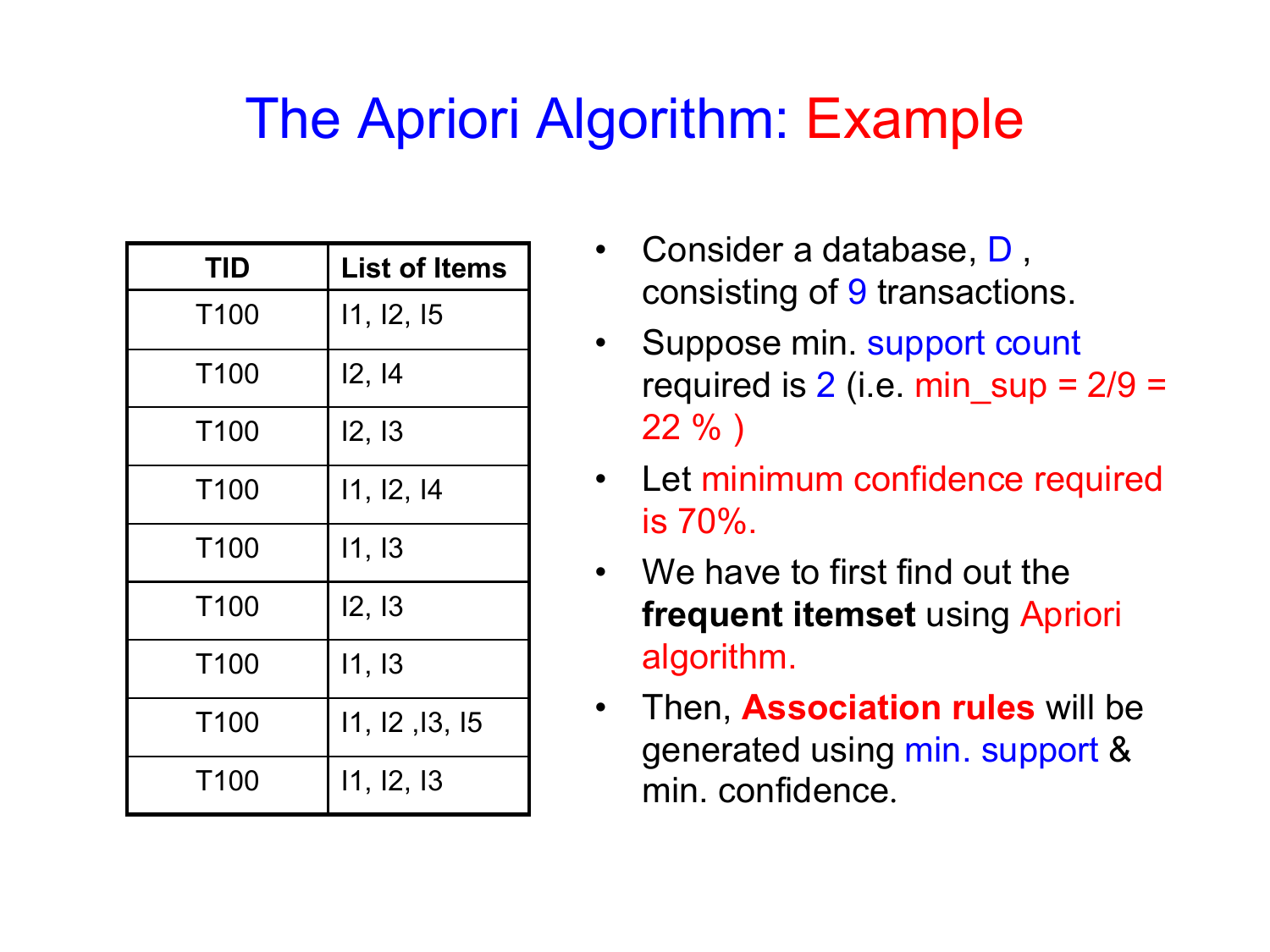### **Step 1**: Generating 1-itemset Frequent Pattern

| <b>Scan D for</b><br>count of each<br>candidate | <b>Itemset</b> | Sup.Count      | <b>Compare candidate</b><br>support count with<br>minimum support<br>count | Itemset  | Sup.Count      |
|-------------------------------------------------|----------------|----------------|----------------------------------------------------------------------------|----------|----------------|
|                                                 | ${11}$         | 6              |                                                                            | $\{11\}$ | 6              |
|                                                 | $\{12\}$       |                |                                                                            | $\{12\}$ | $\overline{7}$ |
|                                                 | $\{13\}$       | 6              |                                                                            | $\{13\}$ | 6              |
|                                                 | $\{14\}$       | $\overline{2}$ |                                                                            | $\{14\}$ | $\overline{2}$ |
|                                                 | $\{15\}$       | $\overline{2}$ |                                                                            | $\{15\}$ | $\overline{2}$ |
|                                                 |                |                |                                                                            |          |                |

• The set of frequent 1-itemsets,  $L_1$ , consists of the candidate

•1- itemsets satisfying minimum support.

• In the **first iteration** of the algorithm, each item is a member of the set of candidates.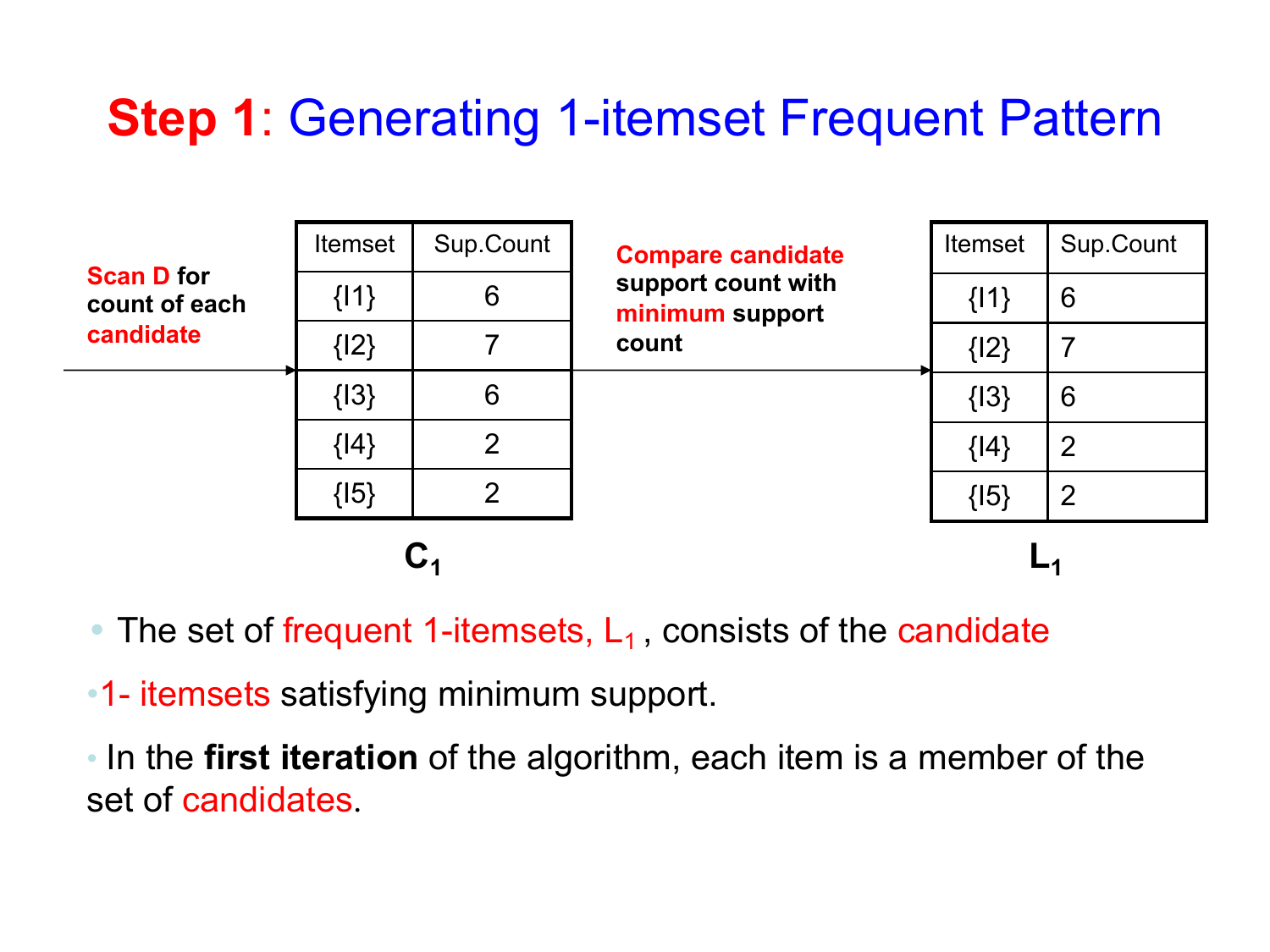#### **Step 2**: Generating 2-itemset Frequent Pattern

- To **discover** the set of frequent 2-itemsets, L<sub>2</sub>, the algorithm uses  $L_1$  *Join*  $L_1$  to generate a candidate set of 2-itemsets,  $C_2$
- **Nex**t, the transactions in D are scanned and the support count for each candidate itemset in  $C_2$  is accumulated (as shown in the middle table)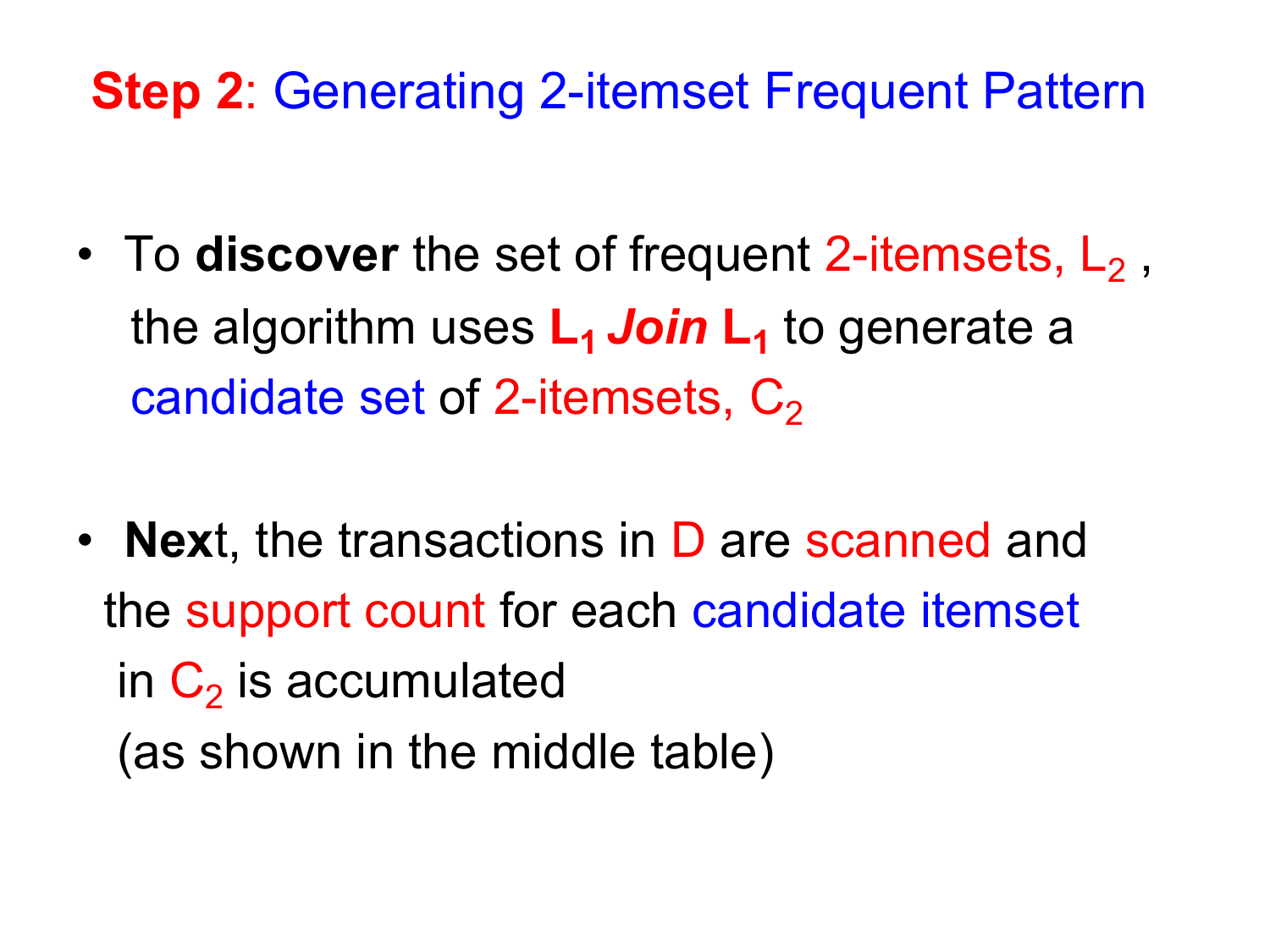#### **Step 2**: Generating 2-itemset Frequent Pattern

## •2-itemsets, L<sub>2</sub>, is then **determined**, consisting of those candidate 2-itemsets in  $C_2$ having minimum support

•**Note:** We haven't used Apriori Property because all 1-itemsets were frequent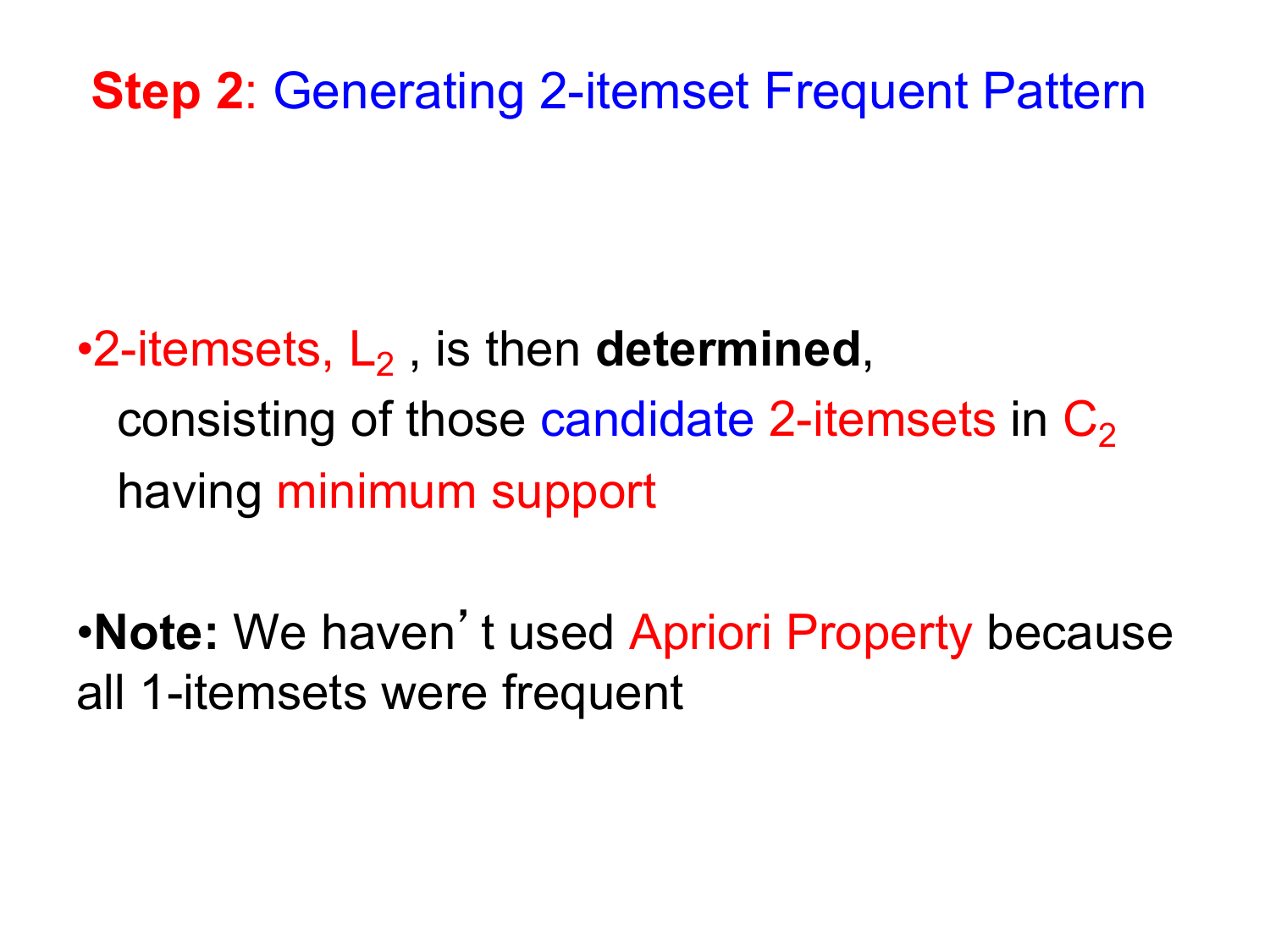#### **Step 2**: Generating 2-itemset Frequent Pattern

|                                                        | <b>Itemset</b> |                                                    | <b>Itemset</b> | Sup.           | <b>Compare</b>                                 | <b>Itemset</b> | Sup            |
|--------------------------------------------------------|----------------|----------------------------------------------------|----------------|----------------|------------------------------------------------|----------------|----------------|
| <b>Generate</b><br>$C_{2}$<br>candidates<br>from $L_1$ | $\{11, 12\}$   | <b>Scan D for</b><br>count of<br>each<br>candidate |                | Count          | candidate                                      |                | Count          |
|                                                        | ${1, 13}$      |                                                    | $\{11, 12\}$   | 4              | support count<br>with minimum<br>support count | $\{11, 12\}$   | 4              |
|                                                        | $\{11, 14\}$   |                                                    | ${1, 13}$      | $\overline{4}$ |                                                | $\{11, 13\}$   | $\overline{4}$ |
|                                                        | $\{11, 15\}$   |                                                    | $\{11, 14\}$   | 1              |                                                | $\{11, 15\}$   | $\overline{2}$ |
|                                                        | ${12, 13}$     |                                                    | $\{11, 15\}$   | $\overline{2}$ |                                                | $\{12, 13\}$   | $\overline{4}$ |
|                                                        | $\{12, 14\}$   |                                                    | ${12, 13}$     | $\overline{4}$ |                                                | $\{12, 14\}$   | 2              |
|                                                        | ${12, 15}$     |                                                    | $\{12, 14\}$   | $\overline{2}$ |                                                | ${12, 15}$     | 2              |
|                                                        | $\{13, 14\}$   |                                                    | ${12, 15}$     | $\overline{2}$ |                                                | L <sub>2</sub> |                |
|                                                        | $\{13, 15\}$   |                                                    | $\{13, 14\}$   | $\overline{0}$ |                                                |                |                |
|                                                        | ${14, 15}$     |                                                    | $\{13, 15\}$   | 1              |                                                |                |                |
|                                                        | C <sub>2</sub> |                                                    | ${14, 15}$     | $\mathbf 0$    |                                                |                |                |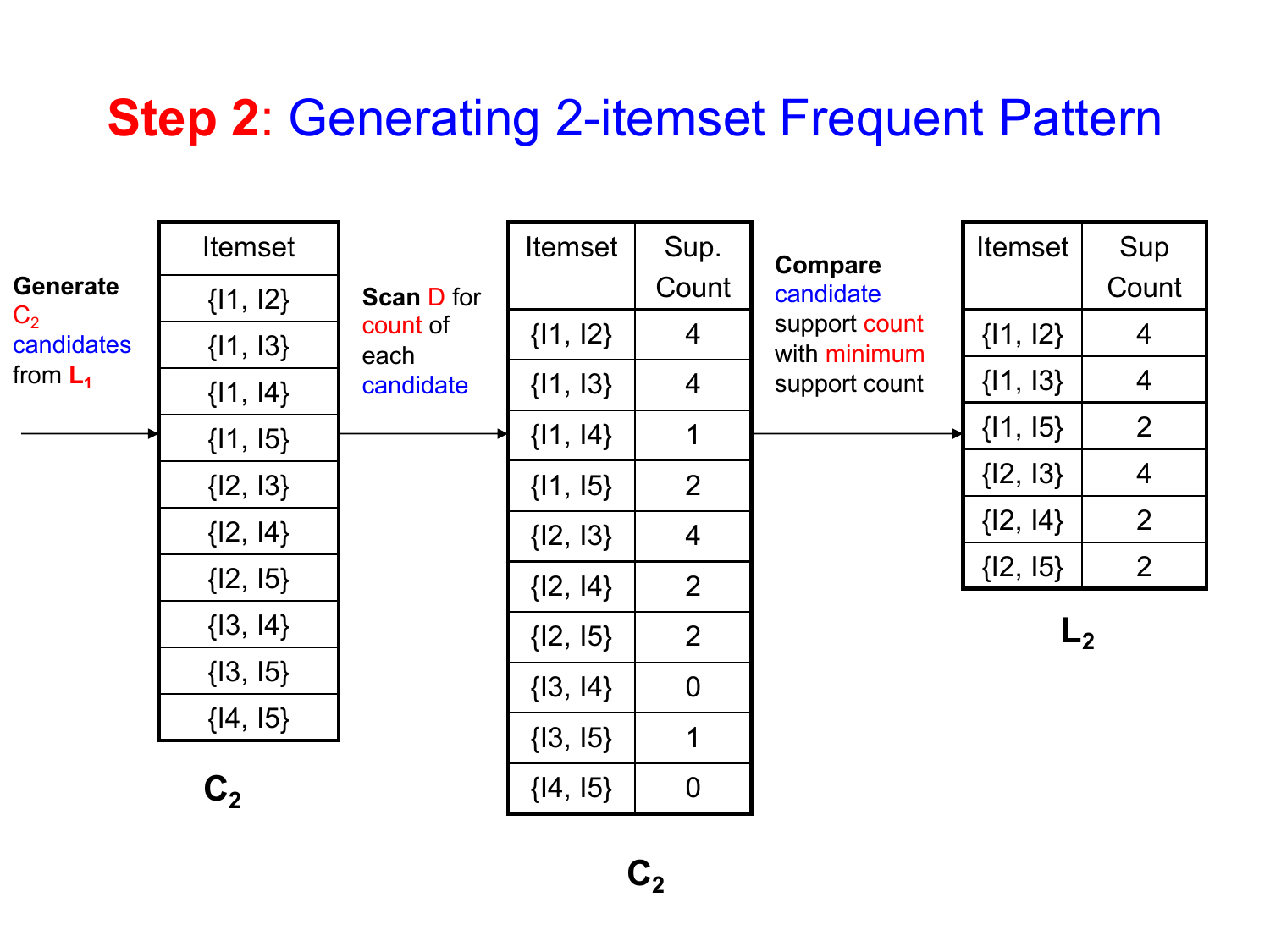#### **Step 3**: Generating 3-itemset Frequent Pattern



• In order to find  $C_3$ , we first compute  $L_2$  *Join*  $L_2$ 

•  $C_3$  = L2 *Join* L2 = {{11, 12, 13}, {11, 12, 15}, {11, 13, 15}, {12, 13, 14}, {12, 13, I5}, {I2, I4, I5}}.

• Now, Join step is **complete** and **Prune step** will be used to **reduce** the size of  $C_3$ 

• **Prune step** uses Apriori Property helps to avoid heavy computation due to large  $C_k$ .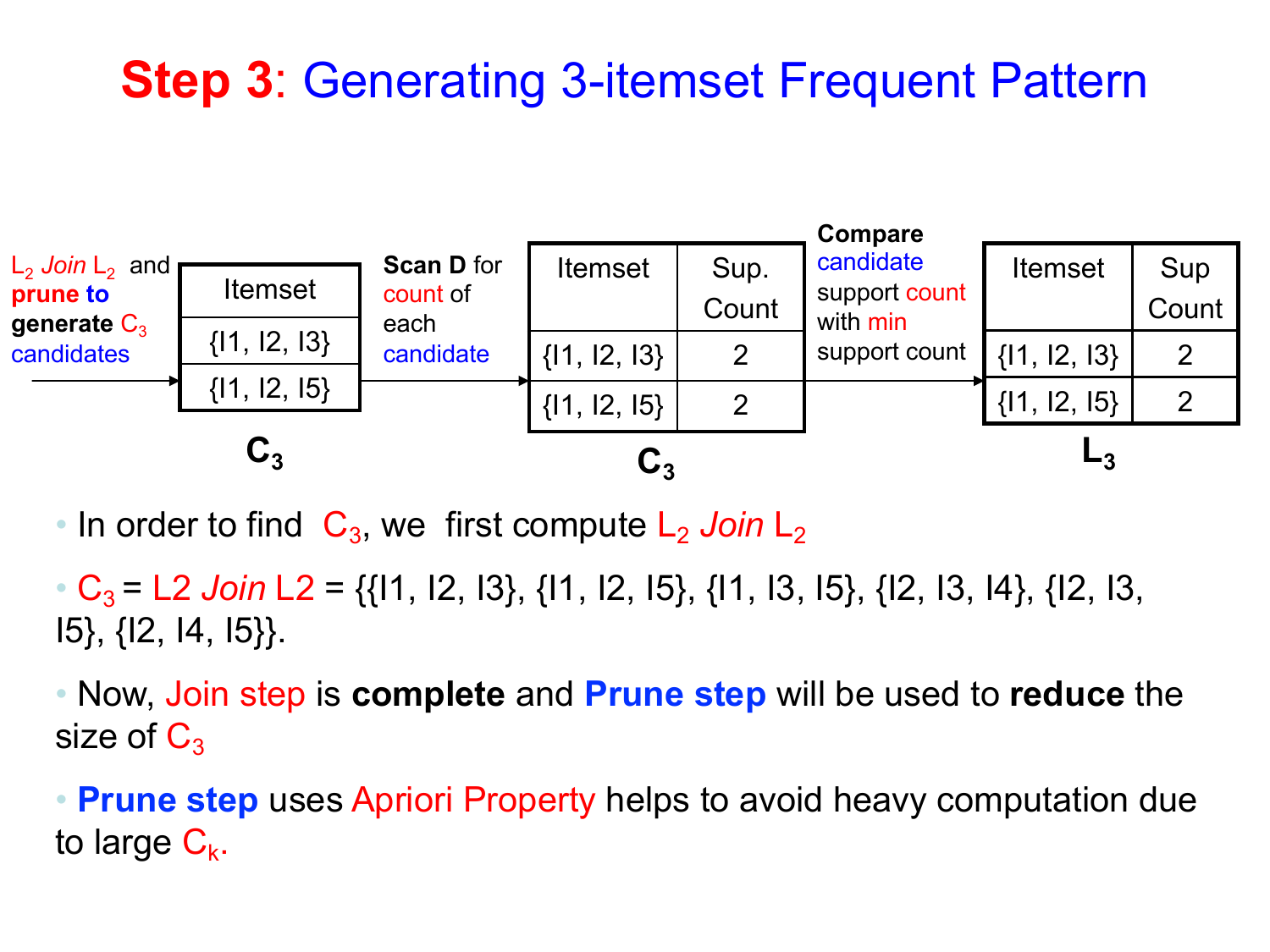#### **Step 3**: Generating 3-itemset Frequent Pattern

- Apriori property says that all subsets of a frequent itemset must also be frequent
- $C_3 = 12$  *Join*  $12 = \{ \{ 11, 12, 13 \}, \{ 11, 12, 15 \}, \{ 11, 13, 15 \}, \{ 12, 13 \} \}$ I3, I4}, {I2, I3, I5}, {I2, I4, I5}}
- We determine now which of candidates in C<sub>3</sub> can and which **can no**t possibly be frequent
- Take {11, 12, 13}
- The 2-item subsets of it are  $\{11, 12\}, \{11, 13\}, \{12, 13\}$ All of them are members of  $L<sub>2</sub>$ We **keep**  $\{11, 12, 13\}$  in  $C_3$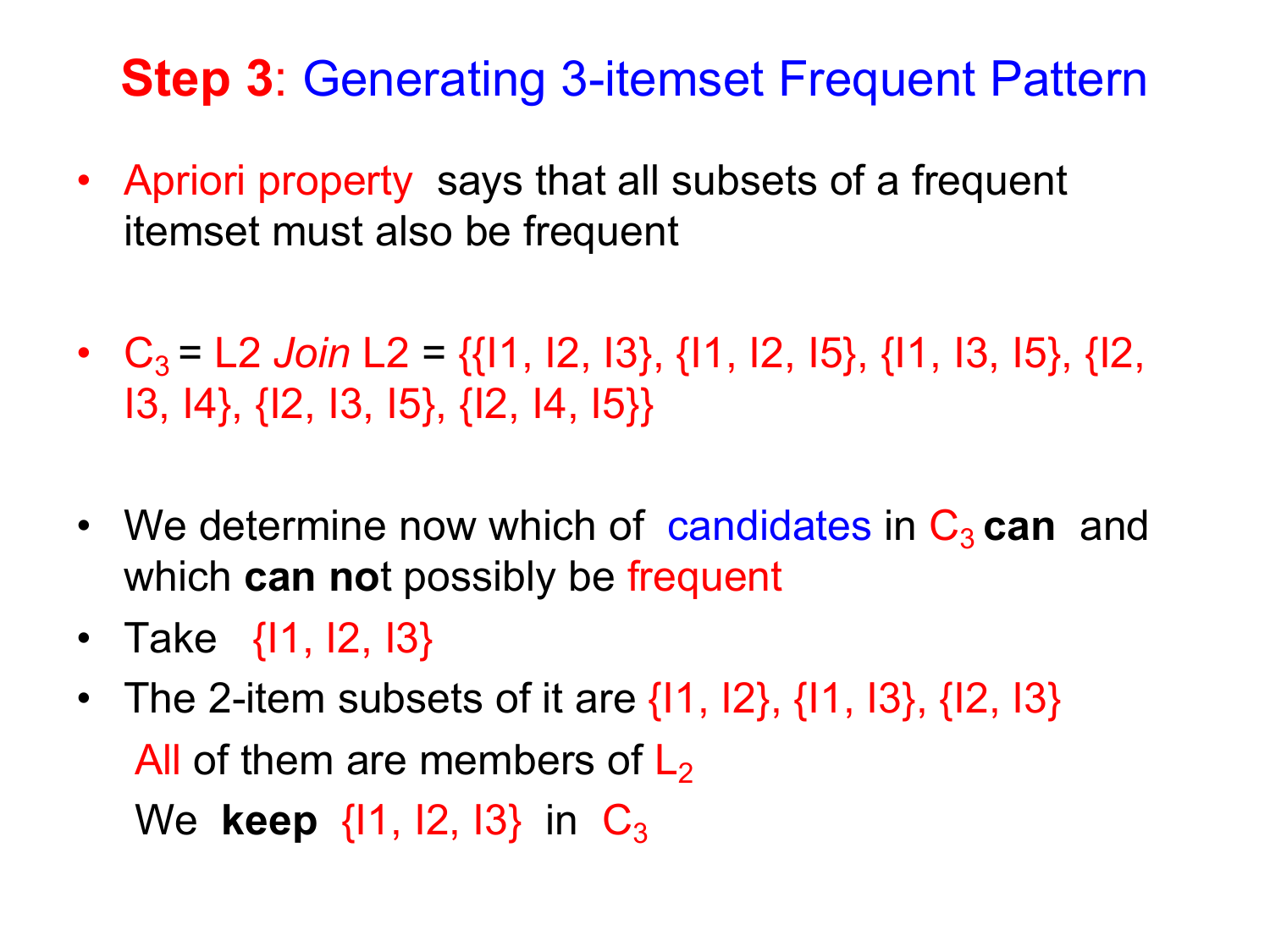#### **Step 3**: Generating 3-itemset Frequent Pattern

- Lets take  $\{12, 13, 15\}$
- The 2-item subsets are  $\{12, 13\}$ ,  $\{12, 15\}$ ,  $\{13, 15\}$
- But  $\{13, 15\}$  is not a member of  $L_2$  and hence it is not frequent **violating** Apriori Property
- Thus we **remove**  $\{12, 13, 15\}$  from  $C_3$

All 2-item subsets of  $\{11, 12, 15\}$  members of  $L_2$ Therefore  $C_3 = \{ \{ 11, 12, 13 \}, \{ 11, 12, 15 \} \}$ 

• Now, the transactions in D are scanned in order to determine  $\mathsf{L}_3$ , consisting of those candidates 3-itemsets in C3 having **minimum support** and we get that

 $L_3 = \{ \{11, 12, 13\}, \{11, 12, 15\} \}$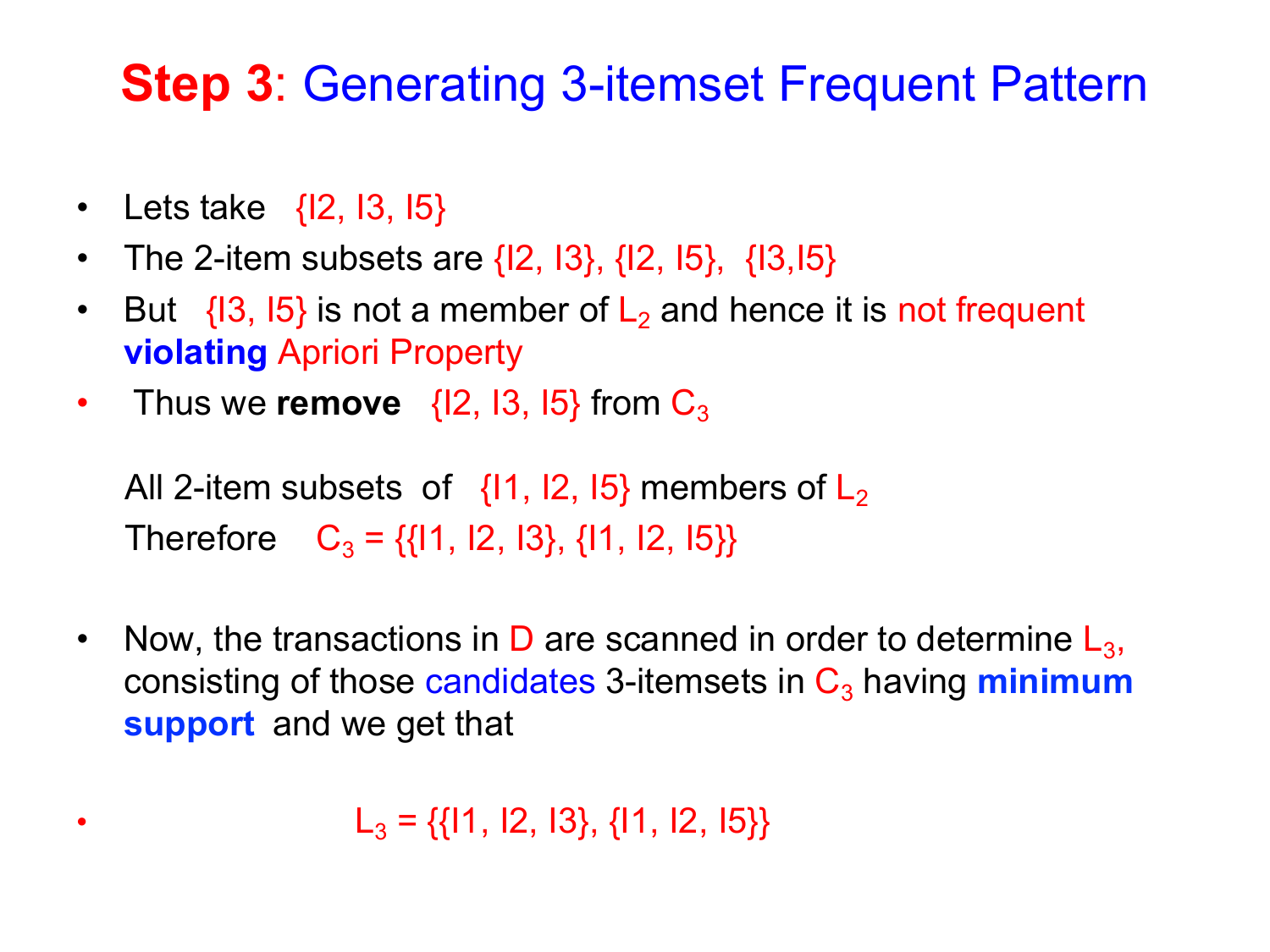#### **Step 4**: Generating 4-itemset Frequent Pattern

- The algorithm uses L<sub>3</sub> Join L<sub>3</sub> to generate a candidate set of 4-itemsets,  $C_4$
- $C_4 = 13$  *Join*  $13 = \{11, 12, 13, 15\}$
- This itemset {{I1, I2, I3, I5}} is **pruned** since its subset {{I2, I3, I5}} is **not frequent.**
- Thus,  $C_4 = \phi$  and algorithm **terminates**
- What's Next?

Obtained **frequent itemsets** are to be used to generate strong association rules

(where strong association rules are rules that satisfy both minimum support and minimum confidence)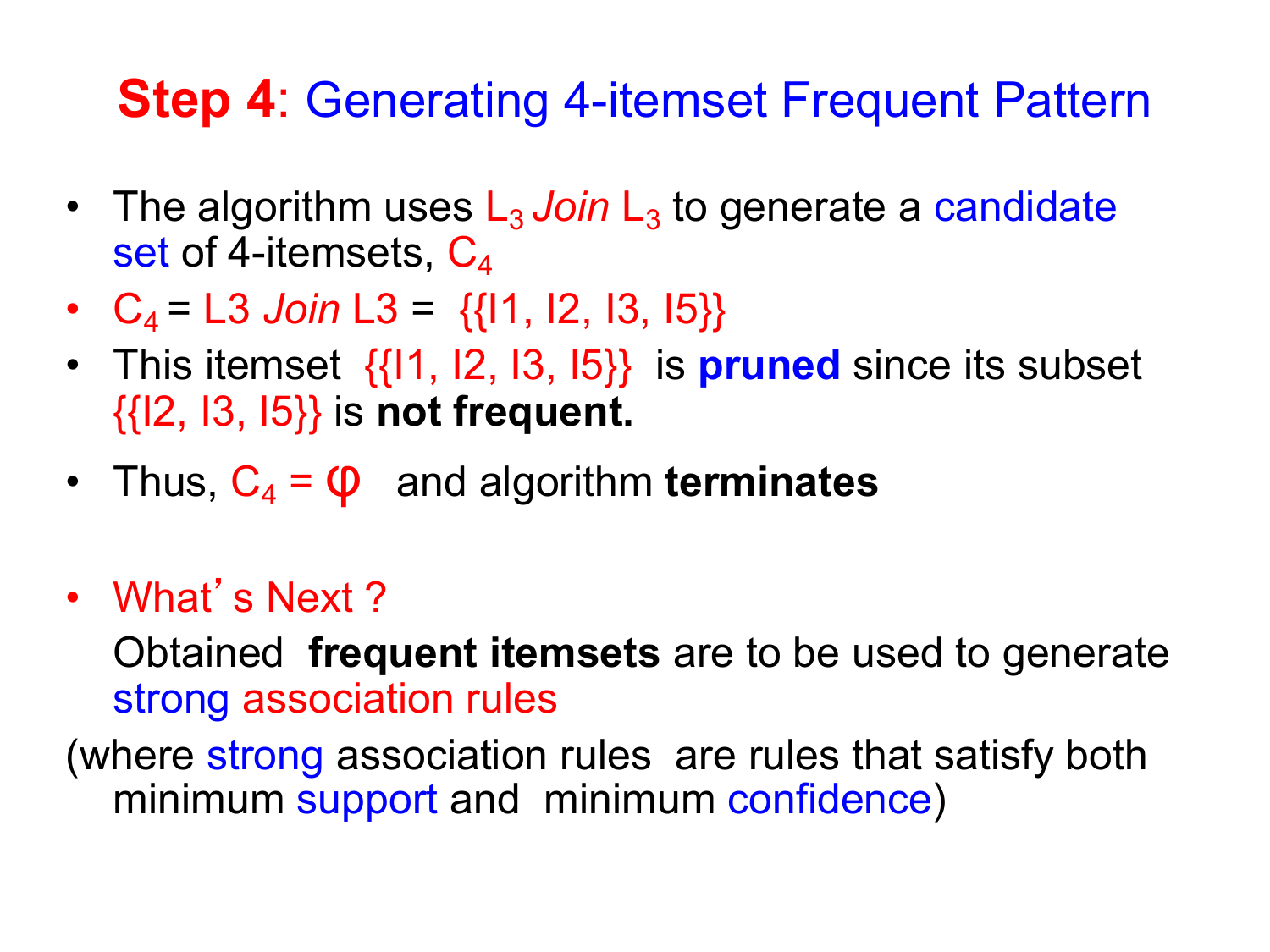#### **Step 5:** Generating Association Rules from Frequent Itemsets

- Procedure:
	- For each frequent itemset **l***,* generate the set of all nonempty subsets of **l**
	- For every nonempty subset *S* of **I**,
	- output the rule  $S \rightarrow I-S$
	- if support\_count(**l** ) **/** support\_count(**S**) **>=** min\_conf
	- where min conf is minimum confidence threshold.

#### • Example

We obtained the set od all frequent itemsets

- L = { $\{11\}$ ,  $\{12\}$ ,  $\{13\}$ ,  $\{14\}$ ,  $\{15\}$ ,  $\{11,12\}$ ,  $\{11,13\}$ ,  $\{11,15\}$ ,  $\{12,13\}$ ,  $\{12,14\}$ ,  $\{12,15\}$ ,  $\{11, 12, 13\}, \{11, 12, 15\}\}$
- Lets take for example  $I = \{11, 12, 15\}$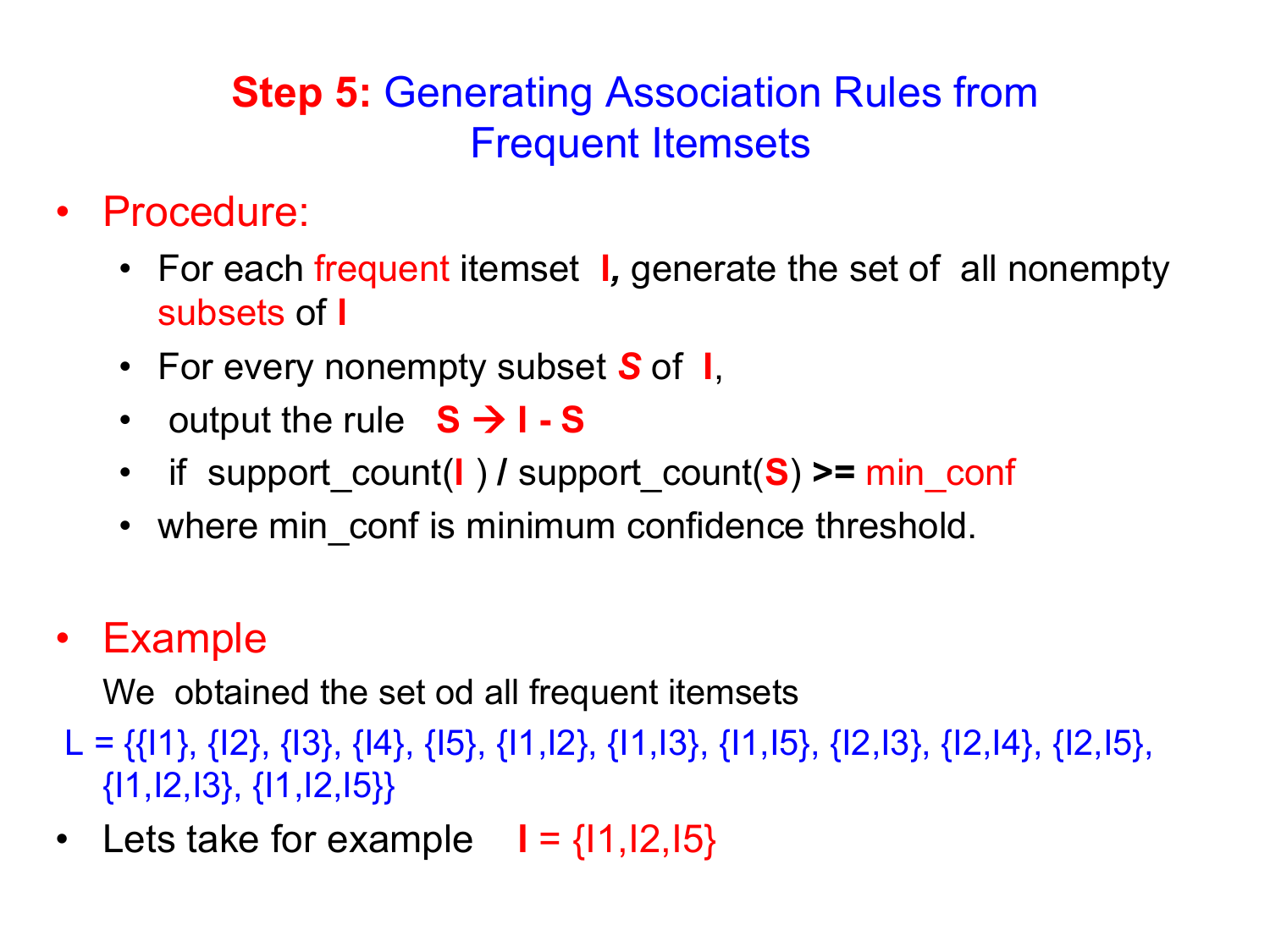#### **Step 5:** Generating Association Rules from Frequent Itemsets

- Lets take **I** = {**I1,I2,I5**}
	- Its all nonempty subsets are  $\{11,12\}$ ,  $\{11,15\}$ ,  $\{12,15\}$ ,  $\{11\}$ ,  $\{12\}$ ,  $\{15\}$

Let minimum confidence threshold be, say 70%

- The resulting association rules are shown below, each listed with its confidence.
	- $-$  R1: I1 ^ I2  $\rightarrow$  I5
		- Confidence =  $sc{11,12,15}/sc{11,12} = 2/4 = 50%$
		- R1 is Rejected.
	- $-$  R2: I1 ^ I5  $\rightarrow$  I2
		- Confidence =  $sc{11,12,15}/sc{11,15} = 2/2 = 100\%$
		- R<sub>2</sub> is Selected.
	- $-$  R3: I2  $\land$  I5  $\rightarrow$  I1
		- Confidence =  $sc\{11, 12, 15\}/sc\{12, 15\} = 2/2 = 100\%$
		- R3 is Selected.